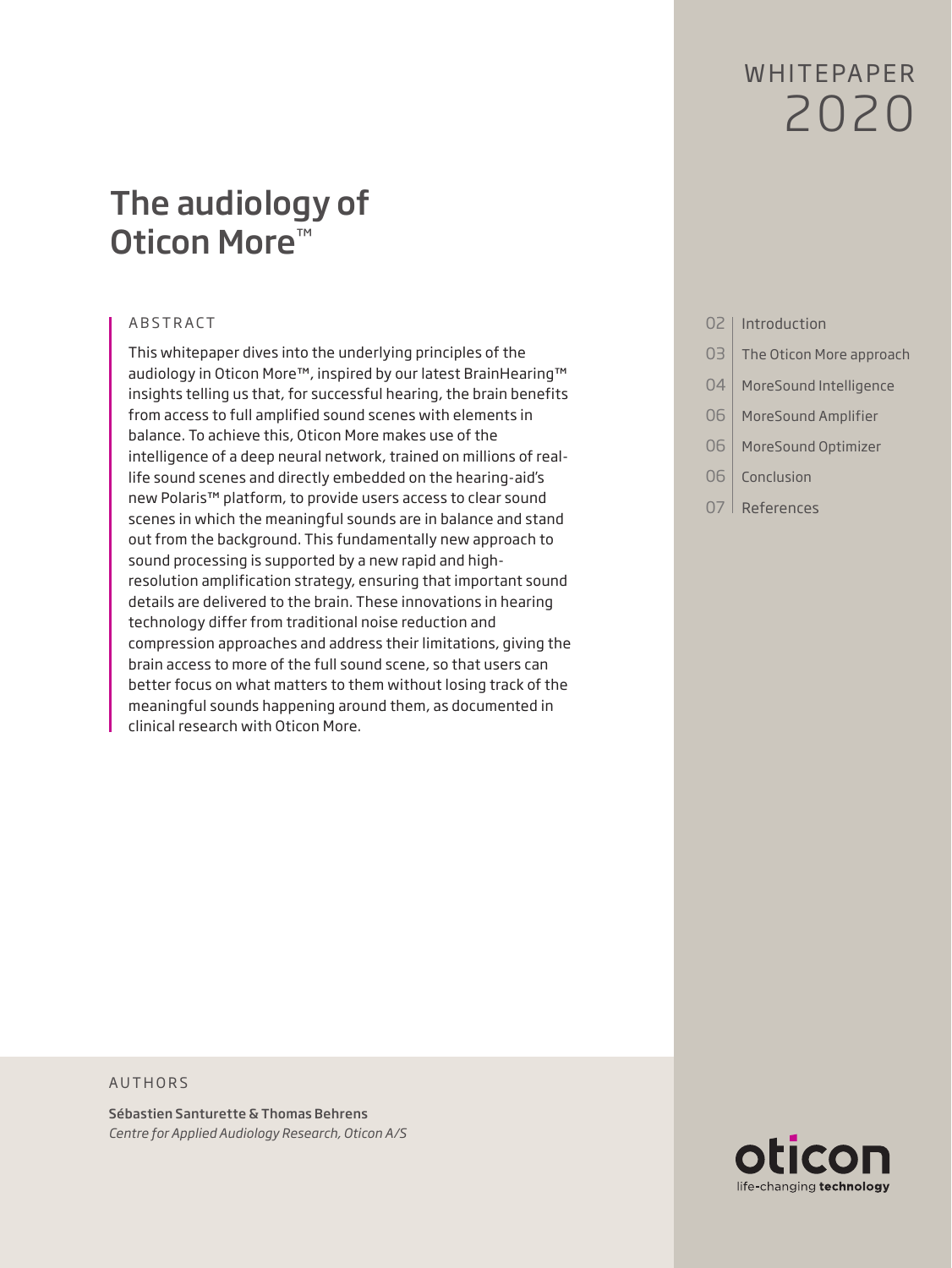#### For the brain, more is more

Having a passionate conversation with a group of friends? You want to be able to follow what all of them say and seamlessly redirect your attention between them over time. Is there a loud fan or traffic noise in the background? You do not want to be disturbed by these irrelevant sounds, but you still want to know they are out there. Is there a band playing? Are some people cheering? You want to enjoy the atmosphere of the place but still follow what your friends are saying. Are you more into quiet forest walks? You may want the singing of birds and the rustling of leaves to be part of the experience. These are only a few examples, but in most everyday listening situations, we would like to be able to easily focus on some specific sounds but also to keep aware of what is going on around us and refocus our attention if needed. What does it take to achieve this?

To make sense of sound, we constantly combine our sensory, cognitive, and social abilities (Pichora-Fuller et al., 2017; Meyer et al., 2016 – see Figure 1). Thanks to this fine balance of skills, we humans are equipped

to navigate successfully through life's complex cacophony of sound. For this to work, the whole sound scene first needs to be correctly transmitted through the ear and converted into a precise neural code that travels through the auditory nerve before it reaches the brainstem and the hearing centre in the brain (Man & Ng, 2020; Lesica, 2018) – these are our sensory hearing skills. Starting in the auditory cortex, the brain then needs to be able to orient itself through the elements of the incoming sound scene (O'Sullivan et al., 2019; Puvvada & Simon, 2017) and, through interaction with other specialized brain areas, to focus on the important sounds at every given moment so that we can understand and remember what matters to us (Man & Ng, 2020; Shinn-Cunningham et al., 2017) – this defines our cognitive hearing skills. Having made sense of all sounds of interest in relation to the context of the whole sound scene, we can then decide and act, listen and speak, pay attention and react to what is going on around us, navigate through our environment and communicate with others (Pichora-Fuller, 2016; Borg et al., 2008) – forming our social hearing skills.



*Figure 1: Hearing is a biopsychosocial process, involving sensory perception, cognition, and behavior.*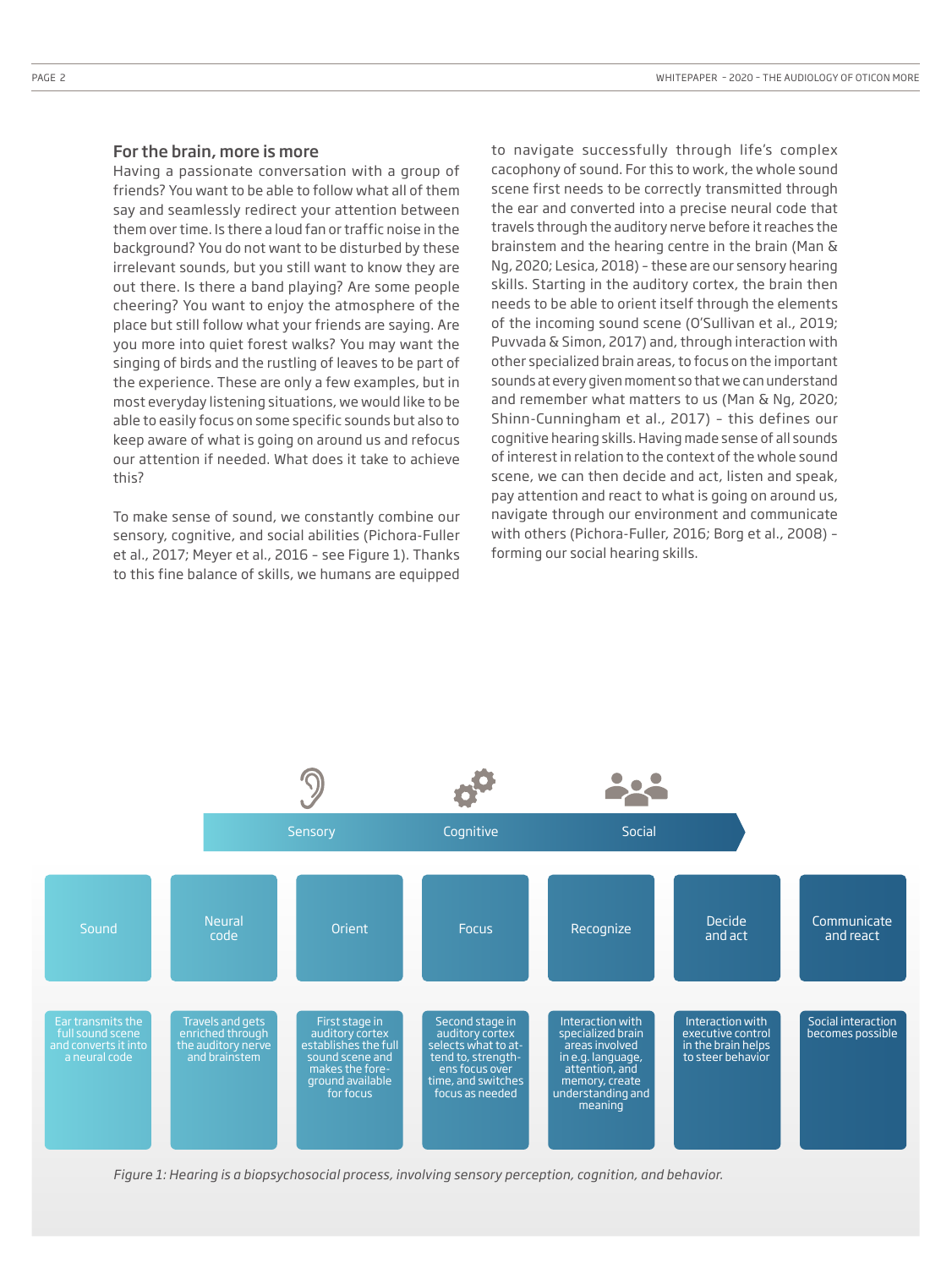There is now ample scientific evidence that hearing loss does not only affect the sensory part of the hearing system (Moore, 2007) but also has important consequences for our cognitive and social abilities, even beyond the hearing domain (e.g., Livingston et al., 2020; Edwards, 2016; Campbell & Sharma, 2014; Rönnberg et al., 2013; Strawbridge et al., 2000; for a review, see Man & Ng, 2020). Hearing loss can originate in many different parts of the complex auditory pathway linking the ears to the brain. Importantly, wherever these changes may occur at first, they typically result in a poorer neural code sent to the brain (Lesica, 2018): The brain receives less information and this information is less precise, making it challenging for people with hearing loss to use their cognitive and social skills successfully. Providing more information to the brain in a more precise way is thus essential to give people with hearing loss an optimal auditory stimulation and help them achieve the best possible cognitive and social outcomes. This key insight is the main driver behind the audiological design of Oticon More™, delivering a whole new level of hearing care technology based on the latest

## Giving the brain access to more with hearing-aid technology

BrainHearing™ knowledge (Man & Ng, 2020).

Hearing-aid technology has long been designed according to four main assumptions: 1) The most relevant sound source for people with hearing loss is always speech from the front; 2) Non-speech sounds exacerbate communication difficulties and are always unwanted; 3) People with hearing loss have access to a reduced range of sound levels, such that amplification must ensure audibility, whilst maintaining comfort; and 4) Amplification without feedback occurrence has to be ensured. Conventional hearing care solutions have typically addressed these points by applying four types of signal processing algorithms: 1) Directionality, prioritizing access to frontal speech; 2) Noise reduction, attenuating all non-speech-like sounds; 3) Dynamicrange compression, making soft sounds audible and loud sounds comfortable; and 4) Feedback management counteracting audible feedback even if that means sacrificing full prescribed gain levels in dynamic situations. While advanced versions of such algorithms have become very effective, the purpose they serve and the assumptions they are built on may not always be in line with what the latest scientific evidence tells us about how the brain makes sense of sounds. Therefore, they may limit people with hearing loss.

What the brain is naturally programmed to do is to represent the entire sound scene and orient through it at all times, so it can then work on the different elements of the scene (Man & Ng, 2020). The combination of conventional directionality, noise reduction, compression, and anti-feedback systems can limit the sound scene in several ways: limiting access to all sounds from the sides and the back of the user (directionality), limiting access to all sounds that are not seen as speech by the hearing aid (noise reduction), limiting access to important sound details that matter to the brain (compression), and limiting access to optimal gain in dynamic situations (feedback management). In order to give the brain access to all sounds that carry information, hearing-aid technology should ideally open up to all meaningful sounds, not only speech-like sounds, to create a clear and natural contrast between the important elements in the scene and the background, and to amplify all elements in the scene accurately and in sufficient detail. Only then can attention work naturally on all the clear elements available (Man & Ng, 2020).

The OpenSound paradigm in Oticon hearing aids running on the Velox and Velox S platforms has been an important step in opening up to speech sounds all around the user, not only from the front (Le Goff et al., 2016a), with numerous audiological benefits compared to traditional directionality (Juul Jensen, 2018; Le Goff et al., 2016b). Oticon's recently introduced unique new approach to preventing feedback has also ensured that users have access to optimal gain also in dynamic situations (Løve, 2019).

*1) Changes can arise at many levels, e.g., in the conductive ability of the middle ear, the sensory function of hair cells in the cochlea, the mechanical properties of structures surrounding the hair cells, the connections between the inner ear and the auditory nerve, the function of the auditory nerve itself or that of more central auditory neural entities in the brainstem and cortex.*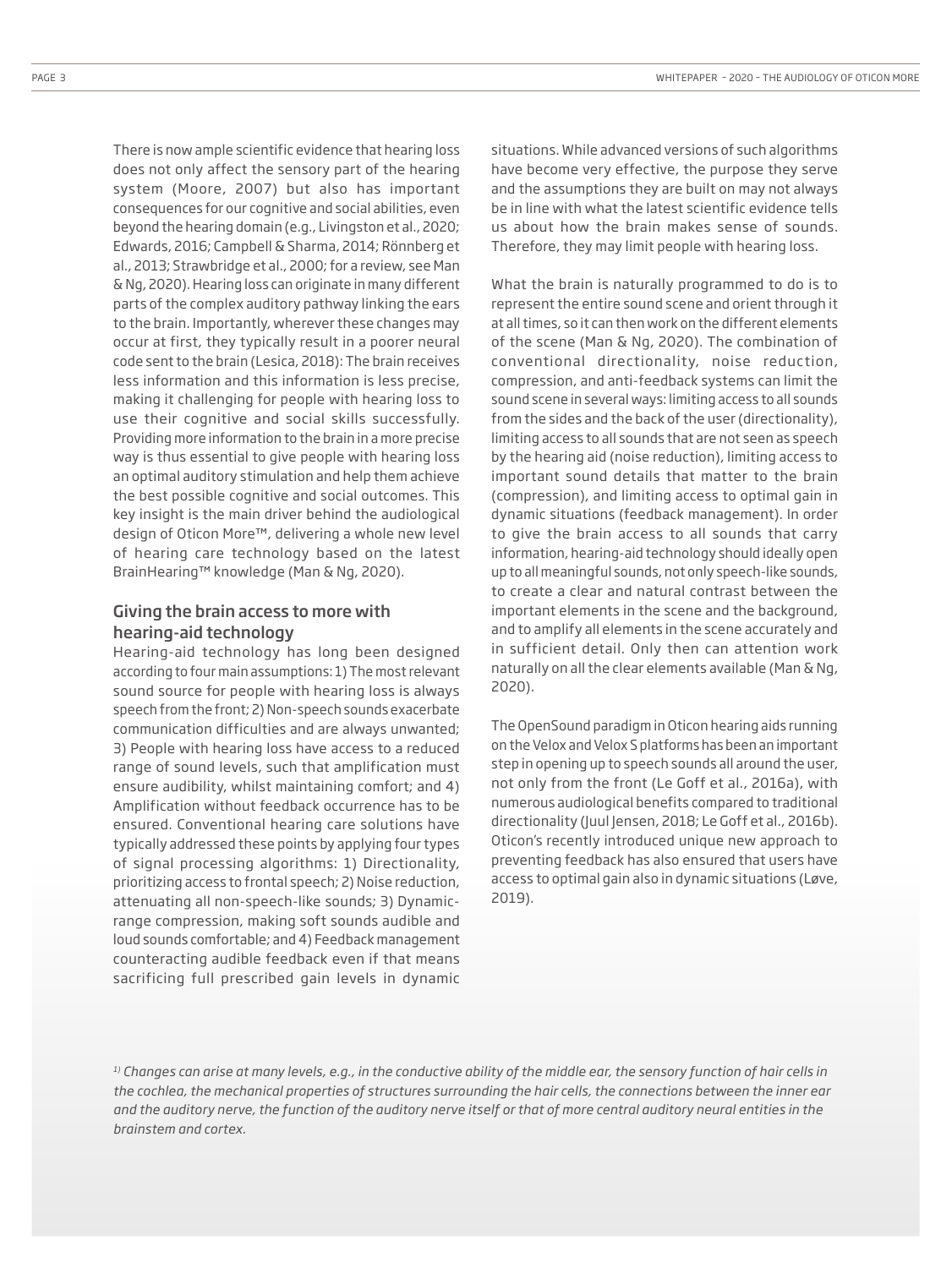With Oticon More, built on the new powerful Polaris™ platform, we are now able to challenge conventions even further by introducing new BrainHearing™ technology designed to give access to full sound scenes that are easier to decode for the brain, so that it can better orient, focus, and make sense of what's going on. Below, we illustrate how the key audiological innovations in Oticon More, MoreSound Intelligence™ and MoreSound Amplifier™, break with traditional noise reduction and compression approaches to achieve such benefits, and are supported by upgrades to the OpenSound Optimizer in Oticon Opn S, creating the MoreSound Optimizer in Oticon More.

### MoreSound Intelligence™ – A brain-inspired sound scene clarifier

When you have a hearing loss, sounds are not only less audible but also tend to blend in together. This explains why people with hearing loss often perceive sound scenes as "blurry" or "muddy" and have a hard time focusing on specific sounds. This difficulty in separating sounds from one another also makes a person's auditory system less robust to noise and disturbing sound that the person would like to keep in the background. In order to give people with hearing loss access to clear and full sound scenes in real-world listening environments, the new MoreSound Intelligence (MSI) feature makes meaningful sounds stand out from the background while preserving access to all sound sources and all directions that have distinct information. This makes it easier for the brain to separate sounds and focus on what's relevant (Santurette et al., 2020).

First, MSI analyses the full sound scene to detect how complex the listening environment is and constantly benchmarks this complexity against the individual listening needs of the user specified in the Genie 2 fitting software. MSI then makes the meaningful sounds more distinct based on how easy or how difficult the current environment is for the user, seamlessly adapting to how the environment complexity changes over time. Two processing steps are applied to enhance clarity of the sound scene: Spatial Clarity Processing and Neural Clarity Processing.



*Figure 2: Comparison between conventional technology approach and the new BrainHearing based approach in Oticon More.*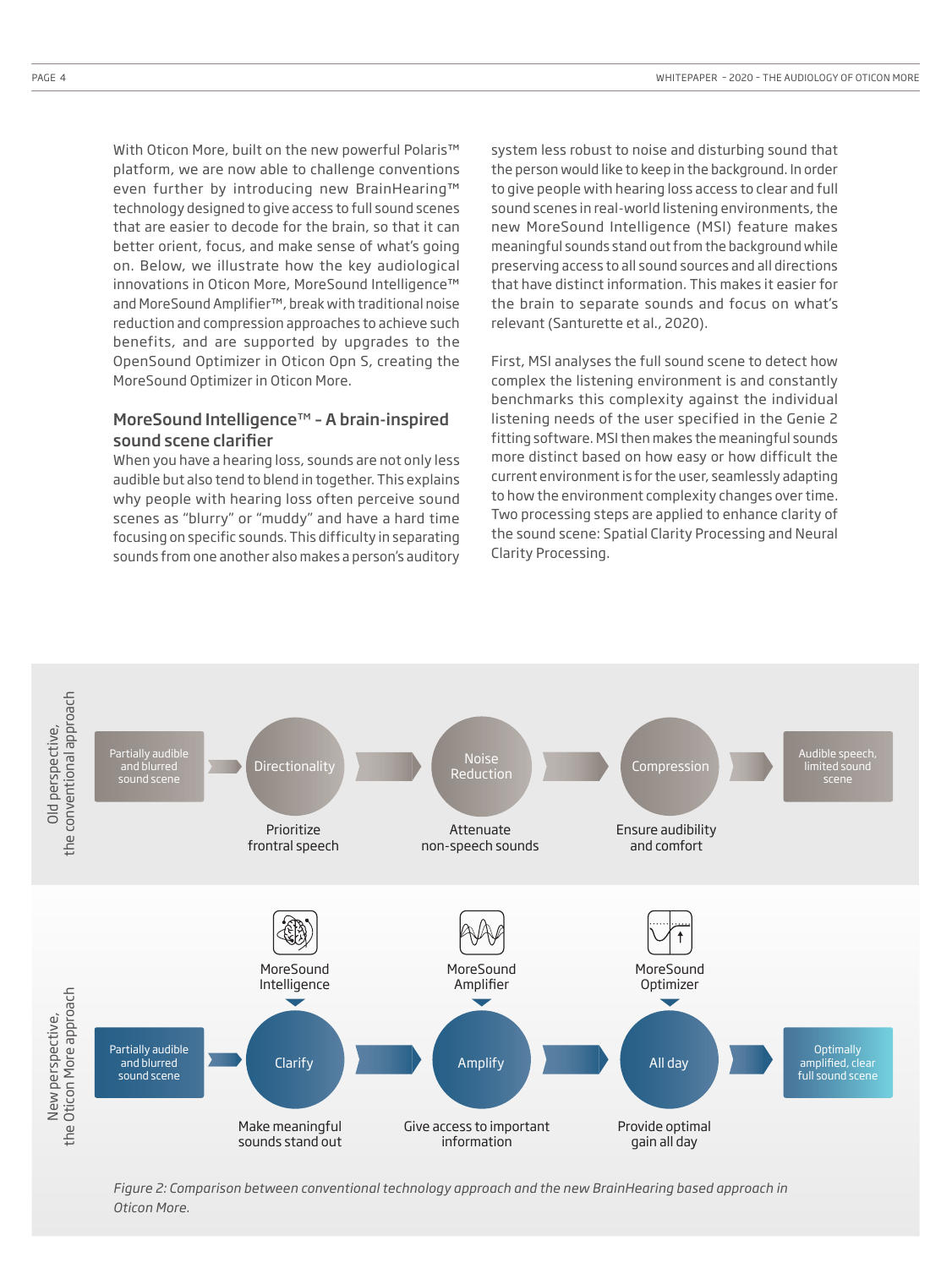In relatively easy environments, MSI's Spatial Clarity Processing uses new virtual outer ears that better mimic the filtering of real human pinnae, to ensure that the sound scene picked up by the two hearing-aid microphones is reproduced with accurate and natural spatial information. In more difficult environments, spatial balancing makes sure that meaningful sounds remain accessible and stay balanced against dominating noises around the user, with a precision that surpasses that achieved by Oticon's OpenSound Navigator.

Once sounds are well balanced in space, MSI's Neural Clarity Processing kicks in. In contrast to traditional noise reduction algorithms, manually tweaked to preserve speech and attenuate noise based on mathematical assumptions, Neural Clarity Processing makes use of the knowledge that a deep neural network (DNN) has acquired by being trained on 12 million reallife sound scenes (Brændgaard, 2020a), in a way that mimics how a human brain works. The full sound scene is processed based on what the DNN has learned should be in the foreground (the sounds that carry meaning and may become the focus of attention for the user,

such as speech, music, and important environmental sounds) and in the background (the sounds that carry less meaning and are not as relevant to focus on, such as babble or noise). Because the DNN has learned which elements of real sound scenes carry most information and which don't, and what the natural relationship between these elements should be, the result is a more fine-grained and nuanced contrast between the meaningful sounds and the background, compared to traditional noise reduction, as illustrated in Figure 3.

In Figure 3, note how the Neural Noise Suppression (D) is more accurate in detecting the speech and that the contrast enhancement has more organic shapes than the noise reduction system in Oticon Opn S (C), which reflects learning from the real-life sounds it has undergone. This is further supported by the Sound Enhancer, which ensures that the areas detected as the foreground by MSI see their gain dynamically preserved (white areas) or enhanced (blue areas). For further technical details about MSI, see Brændgaard (2020a).





*Figure 3: (A) shows the spectrogram of a clean speech signal – the Danish word for "left" ("venstre") followed by the Danish word for "right" ("højre"). (B) shows the spectrogram of the same speech signal in babble noise. (C) and (D) show which areas of such a sound scene are attenuated (red areas), preserved (white areas), and enhanced (blue areas) by traditional noise reduction (as implemented in Oticon Opn S with a fast noise removal algorithm, (C)) and by the new DNN-based approach in Oticon More (D). The Neural Noise Suppression in More leads to increased contrast between the areas of the sound scene containing meaningful information – in this case, the speech – relative to the background, compared to the noise reduction as implemented in the OpenSound Navigator in Oticon Opn S. With the action of the DNN, this contrast becomes more gradual and nuanced, with more of the speech information (white and blue areas) delivered to the user, especially at high frequencies due to the increased frequency resolution of the Polaris platform*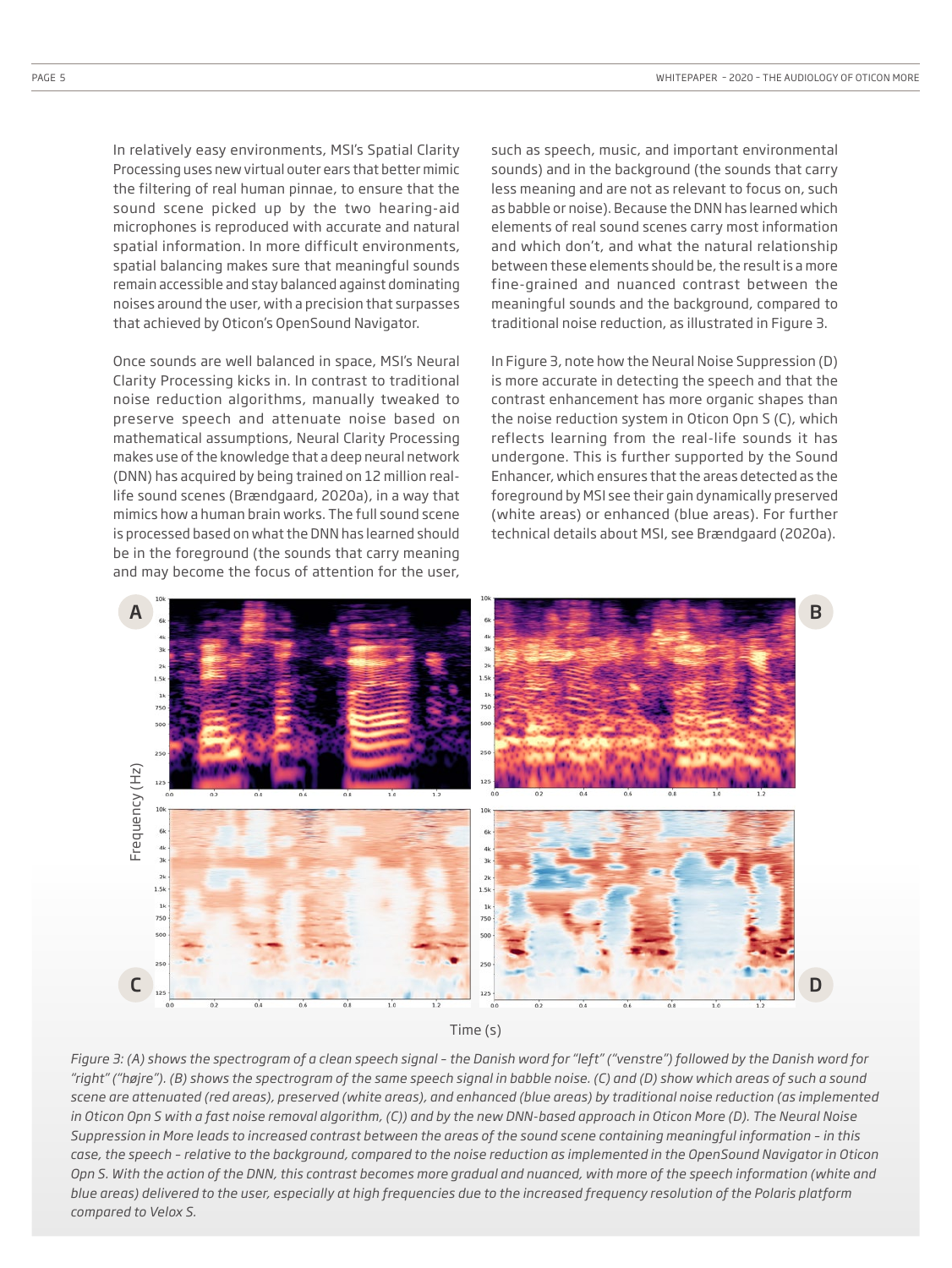### MoreSound Amplifier – A high-resolution flexible amplification system

Once the sound scene has been properly balanced by MSI, with a foreground of meaningful sounds that is sufficiently distinct from the background to fit the needs of the user, this balanced sound scene has to be amplified in a way that preserves this careful balance between sounds but also conveys all their important details. This is especially crucial as we know that hearing loss makes it hard for the brain to access details in the sound even when it is made audible. Taking a visual analogy, we could see the sound scene delivered by MSI as a small picture that we have to magnify to become a big picture, but without compromising on its clarity. How do we achieve this?

In order to give the brain access to important details of the sound scene at any given time, the new MoreSound Amplifier (MSA) in Oticon More adapts not only in terms of speed but, importantly, also in terms of resolution, depending on the characteristics of the sound scene and how it changes over time. Traditional hearing-aid compression systems have evolved towards the use of adaptive time constants over the past decade, starting with Oticon's Speech Guard technology. While such systems have the advantage to steer the amplification based on how fast or how slowly the sound level changes over time, both allowing audibility of speech and avoiding discomfort from loud sounds, they typically operate at one fixed frequency resolution (i.e., with a fixed number of channels) that is often kept low to avoid audible distortion of the sound as it gets compressed. Going back to our visual analogy, it is easy to visualize that magnifying a small picture with low resolution will inevitably lead to a pixelated big picture that has lost in clarity and detail, and that you cannot get these details back once the picture has been enlarged.

This is why, thanks to the increased resolution of the Polaris platform, MSA is able to run with six times the resolution of Speech Guard, while still adapting in speed with high accuracy. When the sound scene changes quickly, we need to make sure to convey these changes precisely so that loud sounds are comfortable and soft sounds are audible. In such cases, MSA thus prioritizes being precise in time over using high frequency resolution. Conversely, when the sound scene changes slowly, we need to make sure that details of the scene are not lost while we amplify it. Therefore, as soon as the sound scene is more stable, the system switches to the use of a higher frequency resolution in order to make all relevant sound details audible. This higher resolution allows individual sounds with different

frequency content to be better separated, and thus amplified more accurately by the system and in balance with each other.

#### Ensuring better access to optimal gain

Feedback risk and open fittings have long been two main causes of limited access to proper gain for the user. However, ensuring that optimal gain is delivered in all situations, also in open fittings, is essential to get the full audiological benefits of the clarified and amplified sound via MSI and MSA. In Oticon More, The MoreSound Optimizer, an upgrade of Oticon's OpenSound Optimizer for the Polaris platform, makes sure that feedback is prevented by detecting it before it occurs, enabling better access to optimal gain also in dynamic situations. In addition, open fittings with Oticon More can now benefit from the new Open Bass Dome that provides better access to gain at speech frequencies than an open dome and ensures that, when streaming your favorite music or podcast, you get access to more lowfrequency gain without compromising on the comfort of an open fit. Finally, Oticon More can be fine-tuned in up to 24 fitting bands, giving even more flexibility to hearing care professionals to provide precise gain to users.

## Oticon More – Adding perspective in hearing care

The MSI and MSA innovations in Oticon More are designed to give the brain better access to more relevant and precise information, breaking with traditional approaches to noise reduction and compression in hearing aids. Taking advantage of the learnings of a DNN embedded on Oticon's new Polaris platform, MSI first clarifies the full sound scene by making important sounds stand out from the background and giving access to all sound sources that have distinct information. MSA then makes all sounds audible from simple to complex environments by providing precise access to sound dynamics and details thanks to its flexible speed and resolution. By adapting over time, capturing the complexity of the sound scene as it unfolds, and ensuring elements of the scene are delivered with precision and balance to the user, these two features are designed to convey the information that is most important to the brain in creating full and precise sound scenes. As a result, Oticon More is proven to give the brain better access to the full sound scene at hand and to elements in the foreground, allowing users to better focus on, understand, and remember sounds of interest, as documented in clinical research (Santurette et al., 2020).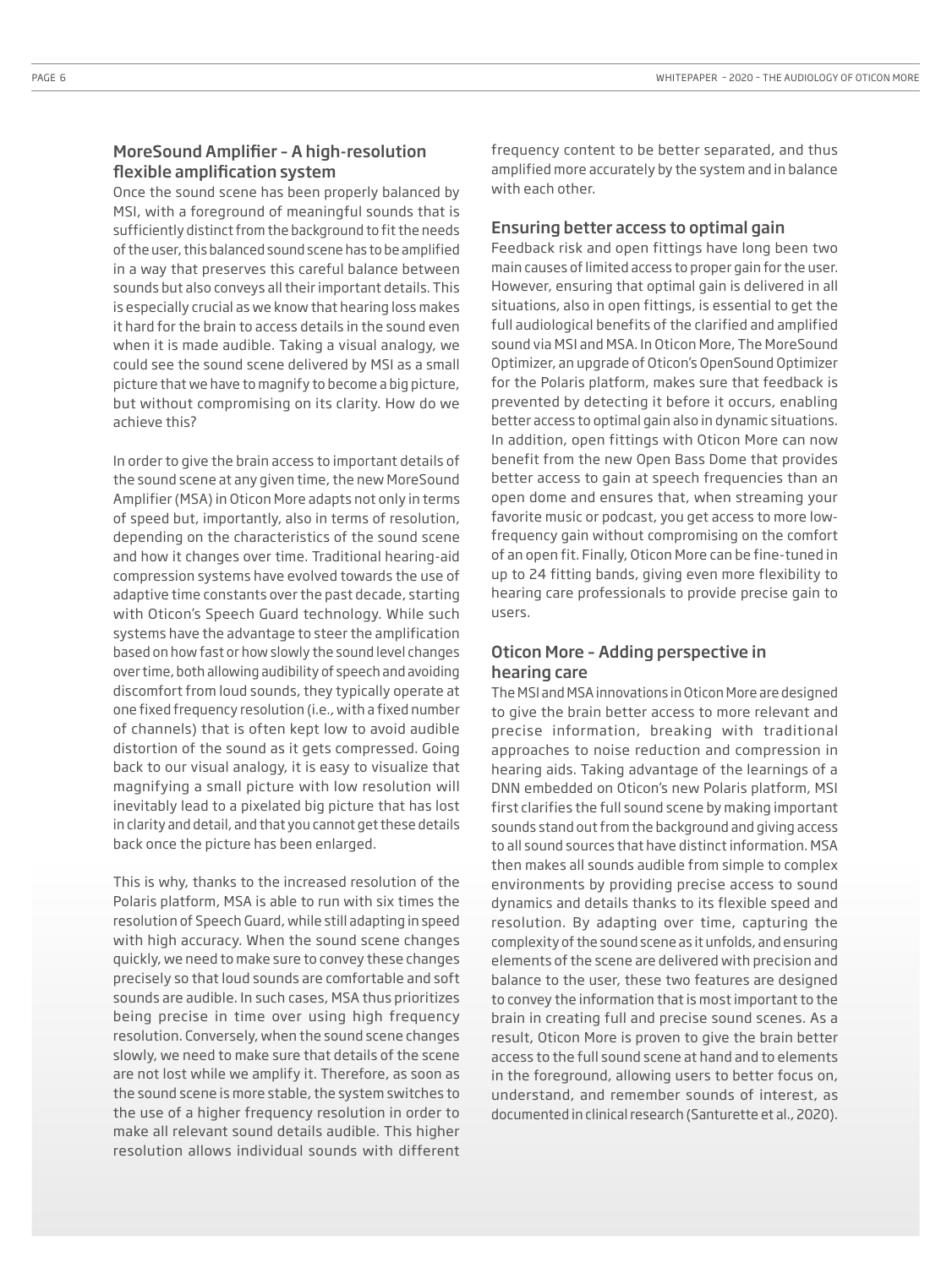#### References

- 1. Borg, E., Bergkvist, C., Olsson, I. S., Wikström, C., & Borg, B. (2008). Communication as an ecological system. International Journal of Audiology, 47(sup2), S131-S138.
- 2. Brændgaard, M. (2020a). MoreSound Intelligence™. Oticon Tech Paper.
- 3. Brændgaard, M. (2020b). The Polaris platform. Oticon Tech Paper.
- 4. Campbell, J., & Sharma, A. (2014). Cross-modal re-organization in adults with early stage hearing loss. PloS one, 9(2), e90594.
- 5. Edwards, B. (2016). A model of auditory-cognitive processing and relevance to clinical applicability. Ear and hearing, 37, 85S-91S.
- 6. Juul Jensen, J. (2018). Closing a gap to normal hearing. Oticon Whitepaper.
- 7. Le Goff, N., Jensen, J., Pedersen, M. S., & Løve C., S. (2016a). An introduction to OpenSound Navigator™. Oticon Whitepaper.
- 8. Le Goff, N., Wendt, D., Lunner, T., & Ng, E. (2016b). Opn clinical evidence. Oticon Whitepaper.
- 9. Lesica, N. A. (2018). Why do hearing aids fail to restore normal auditory perception? Trends in neurosciences, 41(4), 174-185.
- 10. Livingston, G., Huntley, J., Sommerlad, A., Ames, D., Ballard, C., Banerjee, S., ... & Costafreda, S. G. (2020). Dementia prevention, intervention, and care: 2020 report of the Lancet Commission. The Lancet.
- 11. Løve, S. (2019). Introduction to OpenSound Optimizer™. Oticon Whitepaper.
- 12. Man K. L., B., & H. N. Ng, E. (2020). BrainHearing™ The new perspective. Oticon Whitepaper.
- 13. Meyer, C., Grenness, C., Scarinci, N., & Hickson, L. (2016). What is the international classification of functioning, disability and health and why is it relevant to audiology? In Seminars in Hearing (Vol. 37, No. 03, pp. 163-186). Thieme Medical Publishers.
- 14. Moore, B. C. J. (2007). Cochlear hearing loss: physiological, psychological and technical issues. John Wiley & Sons.
- 15. O'Sullivan, J., Herrero, J., Smith, E., Schevon, C., McKhann, G. M., Sheth, S. A., ... & Mesgarani, N. (2019). Hierarchical Encoding of Attended Auditory Objects in Multi-talker Speech Perception. Neuron, 104(6), 1195-1209.
- 16. Pichora-Fuller, M. K., Alain, C., & Schneider, B. A. (2017). Older adults at the cocktail party. In The auditory system at the cocktail party (pp. 227-259). Springer, Cham.
- 17. Puvvada, K. C., & Simon, J. Z. (2017). Cortical representations of speech in a multitalker auditory scene. Journal of Neuroscience, 37(38), 9189-9196.
- 18. Rönnberg, J., Lunner, T., Zekveld, A., Sörqvist, P., Danielsson, H., Lyxell, B., ... & Rudner, M. (2013). The Ease of Language Understanding (ELU) model: theoretical, empirical, and clinical advances. Frontiers in systems neuroscience, 7, 31.
- 19. Santurette, S., Ng, E. H. N., Juul Jensen, J., Micula, A. & Man K. L., B. (2020). Oticon More clinical evidence. Oticon Whitepaper.
- 20. Shinn-Cunningham, B., Best, V., & Lee, A. K. (2017). Auditory object formation and selection. In The auditory system at the cocktail party (pp. 7-40). Springer, Cham.
- 21. Strawbridge, W. J., Wallhagen, M. I., Shema, S. J., & Kaplan, G. A. (2000). Negative consequences of hearing impairment in old age: a longitudinal analysis. The Gerontologist, 40(3), 320-326.